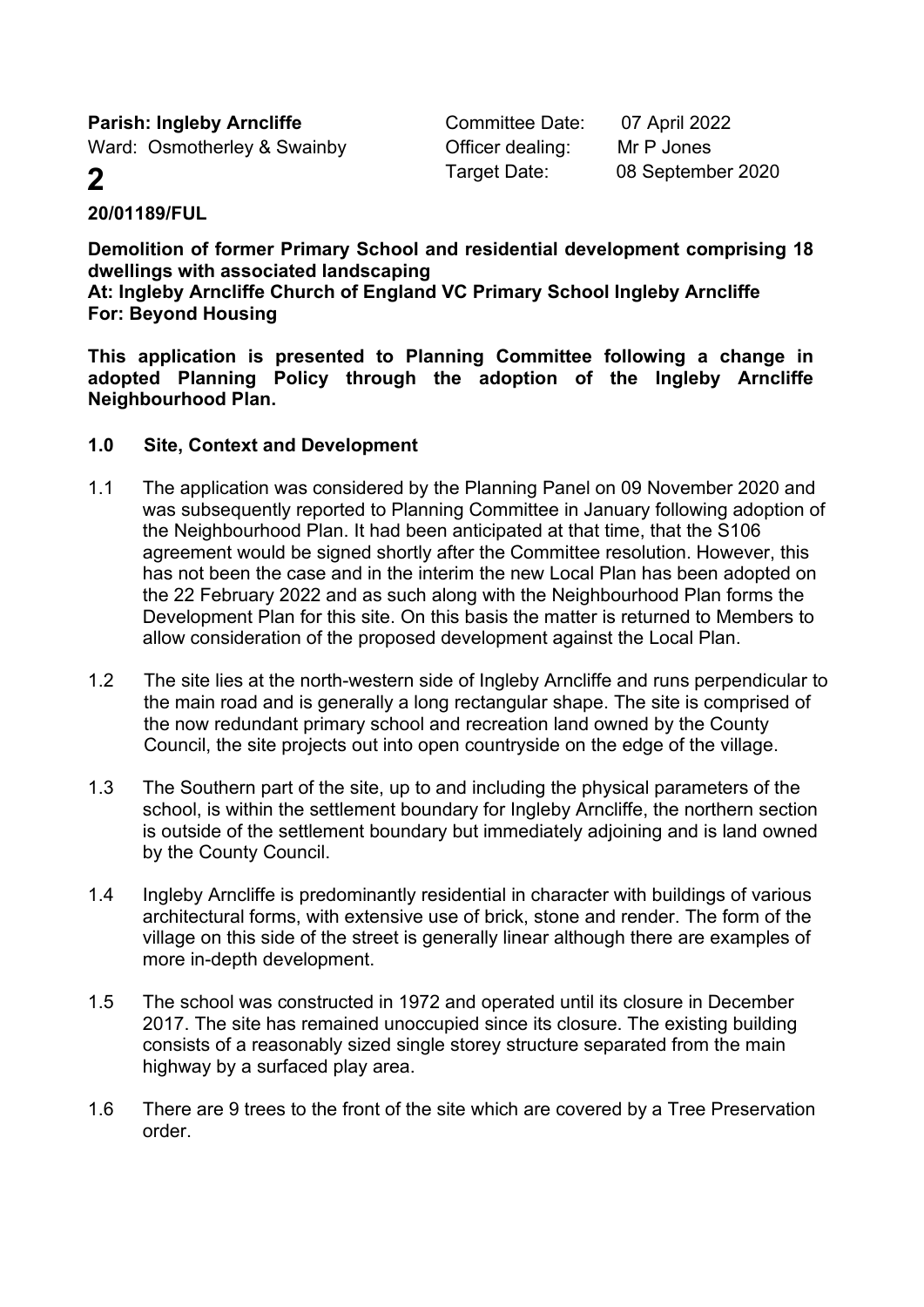- 1.7 The application is for full planning permission. The application is for 18 dwellings as follows: 4 no. 1 bed 2 person houses; 6 no. 2 bed 4 person houses; 6 no. 2 bed 3 person bungalows; 2 no. 3 bed 5 person houses. All dwellings are confirmed to meet or exceed the Nationally described Space Standards.
- 1.8 The dwellings would be in a linear arrangement following the village development pattern of lanes perpendicular to the High Street. There would be four quarter houses to the frontage creating massing complementing neighbouring dwellings fronting High Street. The layout includes terracing which have been designed to be evocative of agricultural workers cottages and bungalows arranged as a court to encourage community formation.
- 1.9 Further to the submitted Affordable Housing Statement, the applicant confirms that funding for affordable dwellings is now being provided by both Homes England and Hambleton District Council, and that the number of affordable dwellings has increased to 11 of the 18 dwellings with 3 of the previously outright sale now to be rent-to-buy.
- 1.10 The breakdown of tenure, to be secured by way of a Section 106 Legal Agreement is:

Affordable Rent x 5 units; Shared Ownership x 3 units; Outright Sales x 7 units; Rent to Buy x 3 units.

- 1.11 The Agent has submitted amended plans to mitigate issues regarding layout and landscaping by the case officers and included in the changes are improvements as explained by the Agent:
- 1.12 "Please see the attached site plan on which we've introduced two small flowering crab trees within this area. We add that the appearance should be mitigated by the green space between Plots 16 and 17 which provides breathing space and frames a rural view beyond. While each plot has two parking spaces, it's envisaged that bungalow residents are unlikely to own two cars and that the second space will be for occasional use by visitors / carers, i.e. we might expect 50% car space occupancy as a norm."

# **2.0 Relevant Planning History**

2.1 Application for removal of planning condition no.11 for previously approved 19/01448/OUT dated 13 January 2020 for the demolition of the existing school and development of 4 dwellings Ingleby Arncliffe Church Of England VC Primary School Ingleby Arncliffe North Yorkshire DL6 3NA

Ref. No: 20/00664/MRC | Received: Tue 31 Mar 2020 | Validated: Fri 01 May 2020 | Status: Awaiting decision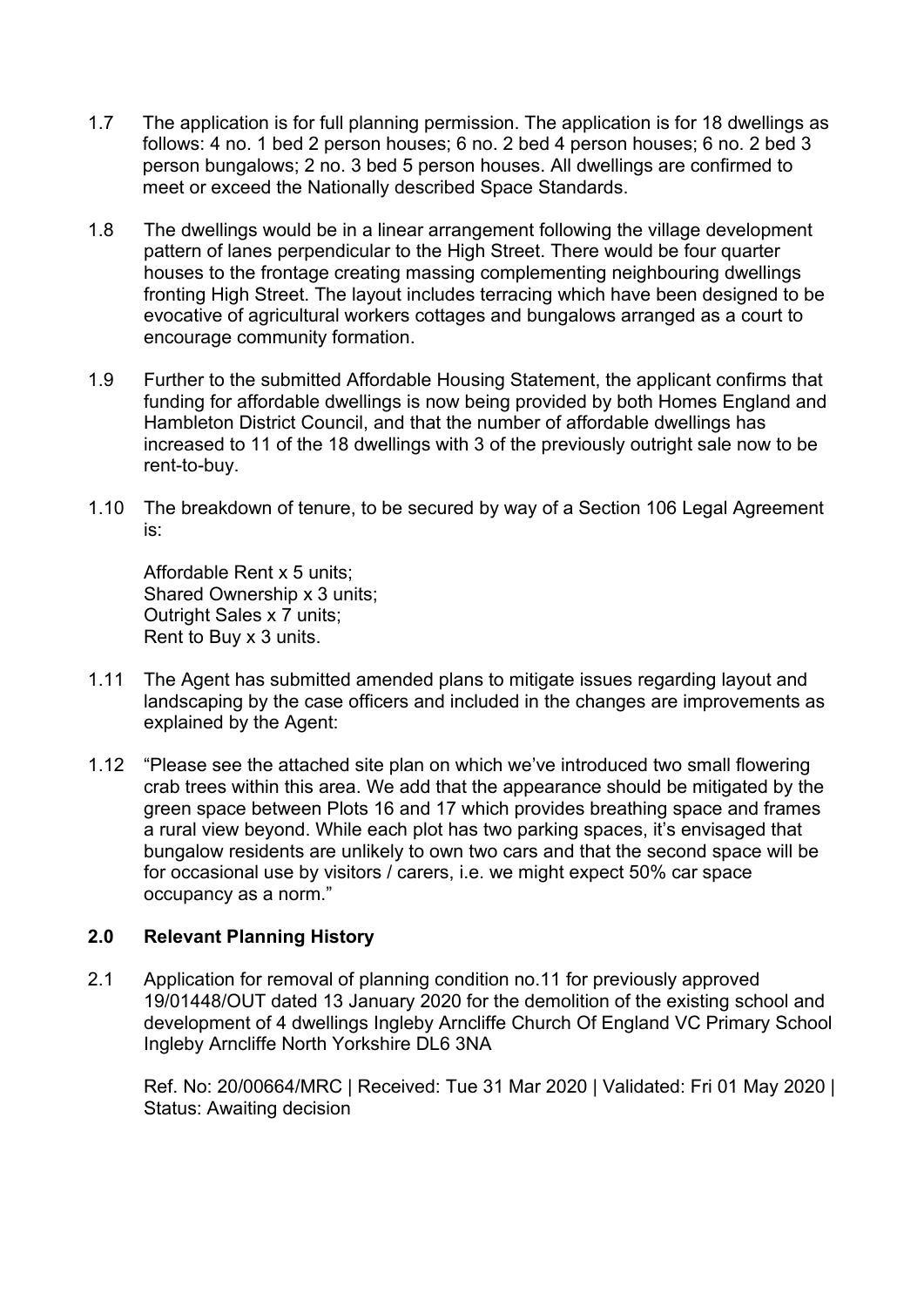Application for removal of planning condition no.14 for previously approved 19/01448/OUT dated 13 January 2020 for the demolition of the existing school and development of 4 dwellings Open for comment icon Ingleby Arncliffe Church Of England VC Primary School Ingleby Arncliffe North Yorkshire DL6 3NA

Ref. No: 20/00665/MRC | Received: Tue 31 Mar 2020 | Validated: Fri 01 May 2020 | Status: Allowed

Outline application (some matters reserved) for the demolition of existing school and construction of four dwellings and access as amended by email received by Hambleton District Council on the 26 November 2019 Ingleby Arncliffe Church Of England VC Primary School Ingleby Arncliffe North Yorkshire DL6 3NA

Ref. No: 19/01448/OUT | Received: Wed 03 Jul 2019 | Validated: Wed 24 Jul 2019 | Status: Decided (Granted)

75/1535/FUL - Erection of timber storage shed – Granted

97/50740/P - Extension to existing school – Granted

02/00560/FUL - Classroom extension to existing school as amended by plan as received by Hambleton District Council on 9th May 2002 – Granted

07/01362/FUL - Change of use of land from agricultural to play area – Granted

08/02176/FUL - Revised application for a change of use of land from agricultural to public open space – Granted

09/01592/FUL - Alterations and extension to existing school and formation of a new play area – Granted

#### **3.0 Relevant Planning Policies**

3.1 The relevant policies are:

Ingleby Arncliffe Neighbourhood Plan (Made 14th December 2021) Supplementary Planning Document - Size, type and tenure of new homes adopted September 2015 Local Plan Policy S1: Sustainable Development Principles Local Plan Policy S2: Strategic Priorities and Requirements Local Plan Policy S3: Spatial Distribution Local Plan Policy S4: Neighbourhood Planning Local Plan Policy S5: Development in the Countryside Local Plan Policy HG1: Housing Delivery Local Plan Policy HG2: Delivering the Right Type of Homes Local Plan Policy HG3: Affordable Housing Requirements Local Plan Policy HG5: Windfall Housing Development Local Plan Policy E1: Design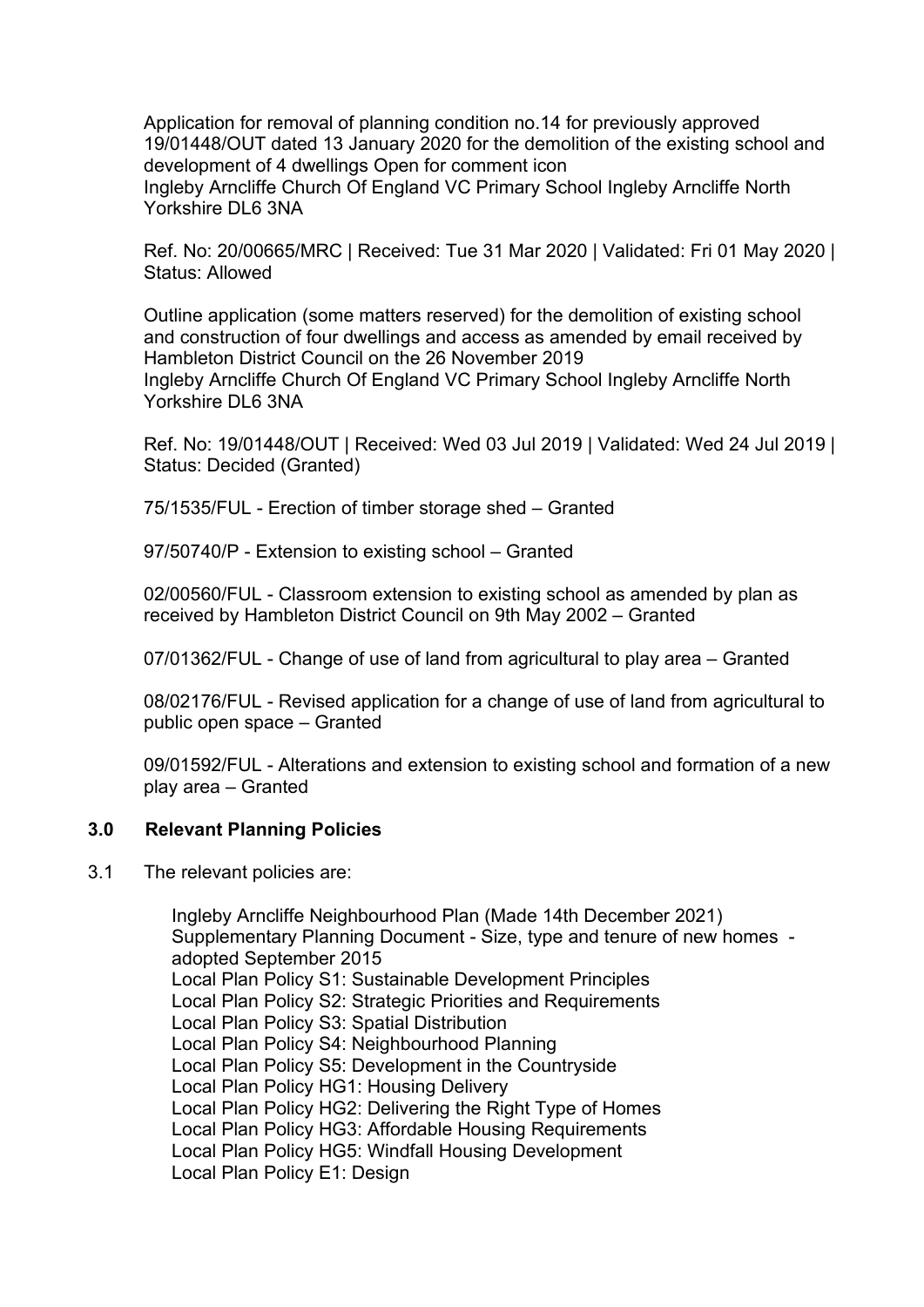Local Plan Policy E2: Amenity Local Plan Policy E3: The Natural Environment Local Plan Policy E4: Green Infrastructure Local Plan Policy E7: Hambleton's Landscapes Local Plan Policy IC2: Transport and Accessibility Local Plan Policy IC3: Open Space, Sport and Recreation Local Plan Policy RM1: Water Quality, Supply and Foul Drainage Local Plan Policy RM2: Flood Risk Local Plan Policy RM3: Surface Water and Drainage Management Local Plan Policy RM4: Air Quality National Planning Policy Framework

### **4.0 Consultations**

4.1 Parish Council – Ingleby Arncliffe Parish Council supports the provision of local housing for its Parish residents and to that end, fully supports Beyond Housing planning application.

The numbers, sizes and tenures of the proposed housing as set out in Beyond Housing's application were established from the Parish's 2016 Housing Needs Survey (Copy enclosed). The survey achieved a 70% response level from our Parish Residents. The Survey was conducted, and the results compiled with the assistance of Ms. A. Madden, the Rural Housing Enabler Officer. The presubmission Neighbourhood Plan (copy enclosed) includes the same housing needs and following the steering group extensive search for sites, the former school site along with its associated playing field offer the only sites available for new housing within the Parish for the foreseeable future.

The Parish Council have further commented:

"There are only 6 Objections and from 4 households;

- a. 2002825 is a duplicate of 2002827, if you could please ask your colleagues to correct the duplication.
- b. The 6 objections do vary in the extent and scope of their objections, but 4 are from two families, with one of those families having been in the village for quite a short period.

I hasten to add, they are quite entitled to their views irrespective of how long they have been in the Parish. However the supporters covers far more families, with many resided in the Parish for years."

4.2 North Yorkshire County Council Highway Authority – I refer to the above application and whilst there are no objections in principle from the Highways Authority. There is a concern in relation to the arrangements at the access. Normally we require a 2.4m by 43m visibility splay as defined in Manual for Streets where the road outside the site has a speed limit of 30mph. As the access is set back it is unclear how these visibility splays will be provided and if there are visitors spaces to the front of the development then any vehicles parked here will block visibility of vehicles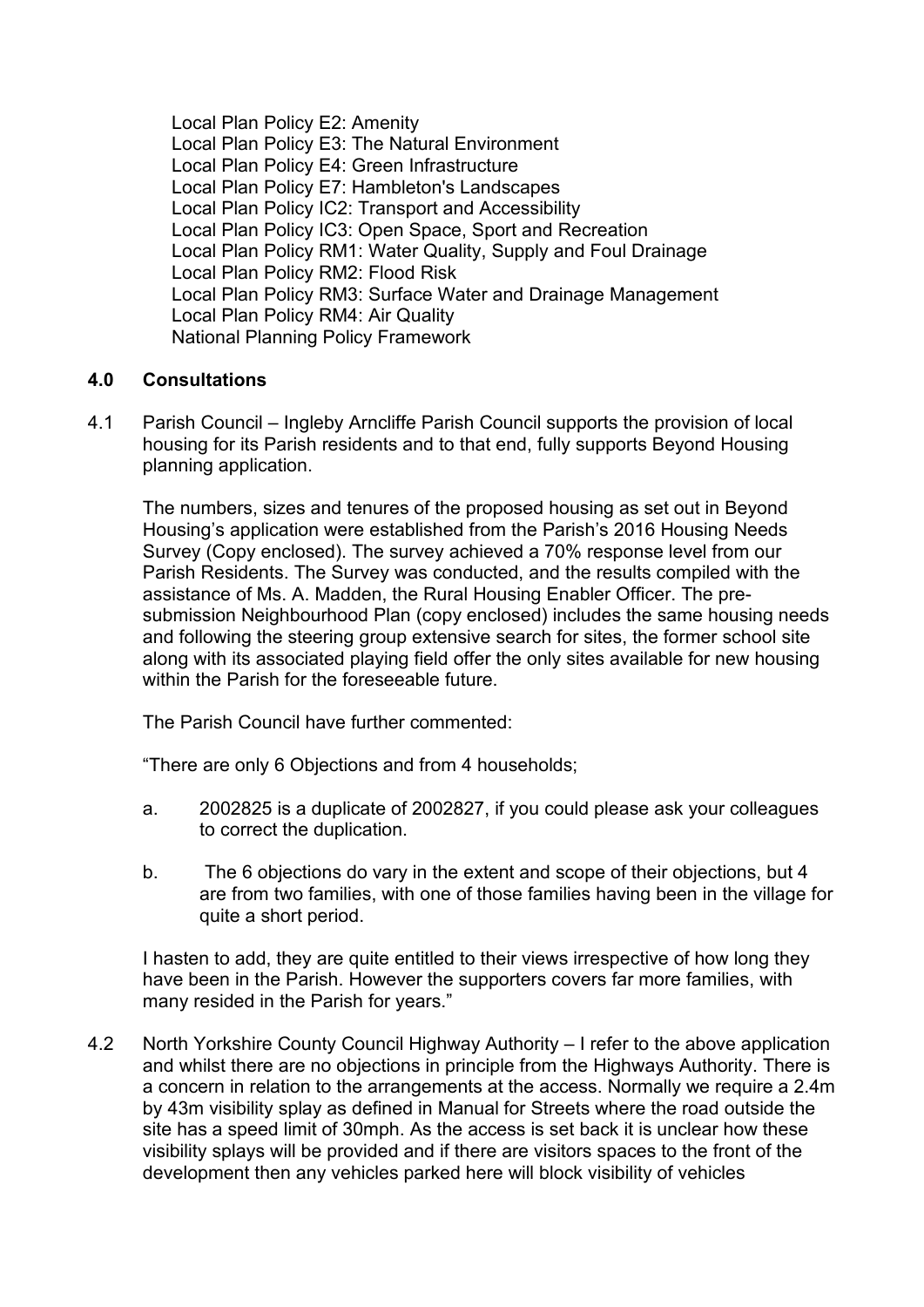approaching from the west. From the information available to me it would appear that only the carriageway is public maintainable highway so the parking areas and area between the carriageway and boundary fence is private but outside of the site.

I would be obliged if you would ask the applicant's agent to address the above concerns so that adequate visibility is available at the access in both directions.

- 4.3 North Yorkshire Police Detailed comments on crime prevention.
- 4.4 Hambleton District Council Environmental Health I have assessed both the Phase 1 and Phase 2 Geo-Environmental site assessment reports submitted in support of the above development. The reports have not identified any potential sources of contamination and therefore the risk of contamination affecting the development or end users is considered to be low. Therefore, the Environmental Health Service has no objections to this proposal.
- 4.5 Natural England No objection. Based on the plans submitted, Natural England considers that the proposed development will not have significant adverse impacts on statutorily protected nature conservation sites or landscapes.
- 4.6 Northumbrian Water Having assessed the proposed development against the context outlined above I can confirm that at this stage we would have no comments to make
- 4.7 North Yorkshire CC Public Rights of Way Detailed comments regarding adjacent footpath.
- 4.8 Hambleton District Council Street Naming and Numbering Comments: Yes an application would be required
- 4.9 Teesside Airport Having reviewed the above referenced planning application, I can inform you that Teesside International Airport has no objection to the proposal in its current form. Should any change, amendment or further application for approval be submitted, we require that we be further consulted so that we may review our position.
- 4.10 The Ramblers Association No objections.
- 4.11 Yorkshire Wildlife Trust I note that in the original report the building was assessed as having moderate to high roosting potential for bats and that three emergence/re entry visits were proposed. In this report the building is described as moderate potential and two surveys have been carried out. I recognise that bat surveys often take an iterative approach and that with no emergences following a dawn visit in May and a dusk visit, there is valid justification for not undertaking a further survey, which should be stated within the report. However, downgrading the potential of a building is not good practice and if there is a valid justification for doing this e.g. on the basis of new information/ observations, it should be clearly documented. Notwithstanding this, the conclusions of the report following the emergence/re-entry seem reasonable and the mitigation and enhancement proposed is appropriate.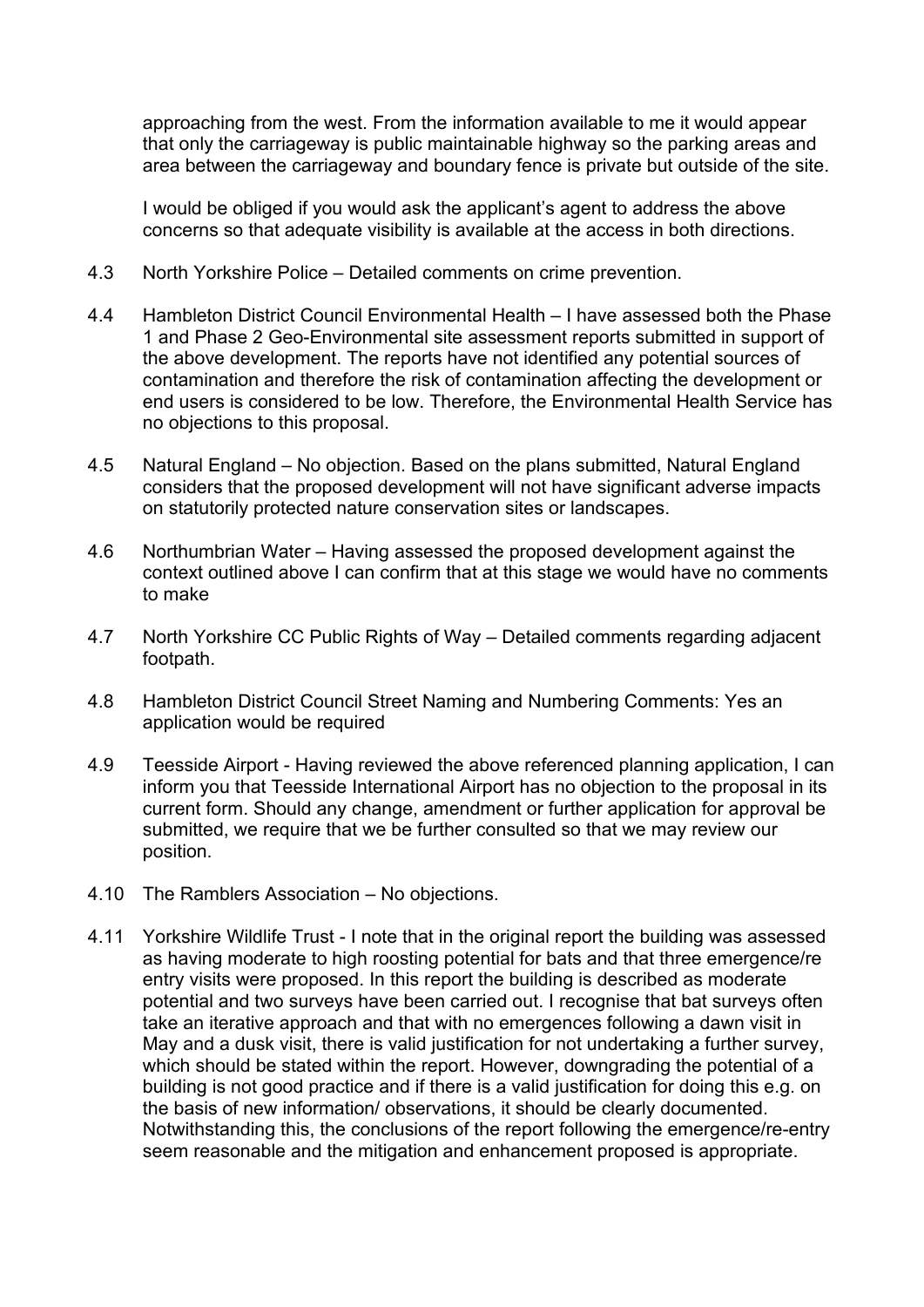- 4.12 Public comment Support 25 letters of support have been received which are summarised as follows:
	- I would like to register my support for this proposal. Our village has spent many years working carefully and collaboratively to produce our neighbourhood plan to meet the needs of the village going forwards into the future. This mixed development is wholly in keeping with that plan.
	- We are in favour of the proposed housing development on the school site in Ingleby Arncliffe. We support the provision of affordable and smaller houses to help attract young families to the village and this also gives older residents the opportunity to downsize.
	- I support this application because it fulfils an urgent need for an appropriate mix of new housing for our village. It is fully in line with the requirements identified in the Neighbourhood Plan for the village, which is nearing completion, and has been shown to be widely supported in our community
	- This is the only possible development in the near future that will provide the village with the housing, including affordable housing, which the village has stated that it needs. This has been demonstrated by 4 surveys carried out over the last 9 years, in conjunction with the HDC Rural Housing Enabler. It complies with the Neighbourhood Plan, developed over several years and now ready for submission to HDC, that has been supported by a majority of the village each time that it has been put to them.
	- I would like to register my support for this application. The proposals are in line with the outcomes of the extensive needs survey conducted by the parish council and thus with the development requirements of our neighbourhood plan.
	- I would like to support this application, having lived in Ingleby for nearly 50 years, I am very aware of the imbalance. There have been many houses built but non that are affordable. This has forced young and old to leave Ingleby to find suitable accommodation. Unlike nearly every other village in the area, we have had neither Council houses, Bungalows or Low Cost Housing, this is the perfect opportunity to right this historic wrong and rebalance the Demographics of our village. I can not say strongly enough that this type of housing is needed in Ingleby for it not to become just another dormitory village.
	- The mix of affordable and market priced properties should enable local people access to appropriate accommodation at the time it is needed both now and in the future. Developments in earlier decades appear to have missed such opportunity and it would be tragic for the community if this site is used for yet another high cost group of properties. Large expensive homes are readily available (see those being marketed for sale July 2020). We need to ensure that our older neighbours can stay in the village as they become less able to manage larger houses and that there are entry price homes for young families with roots in the village.

# Objections:

- 7 letters of objection have been received which are summarised as follow:
- I object to this application because of over development of site and also the main street is not suitable for extra traffic i.e. no footpaths.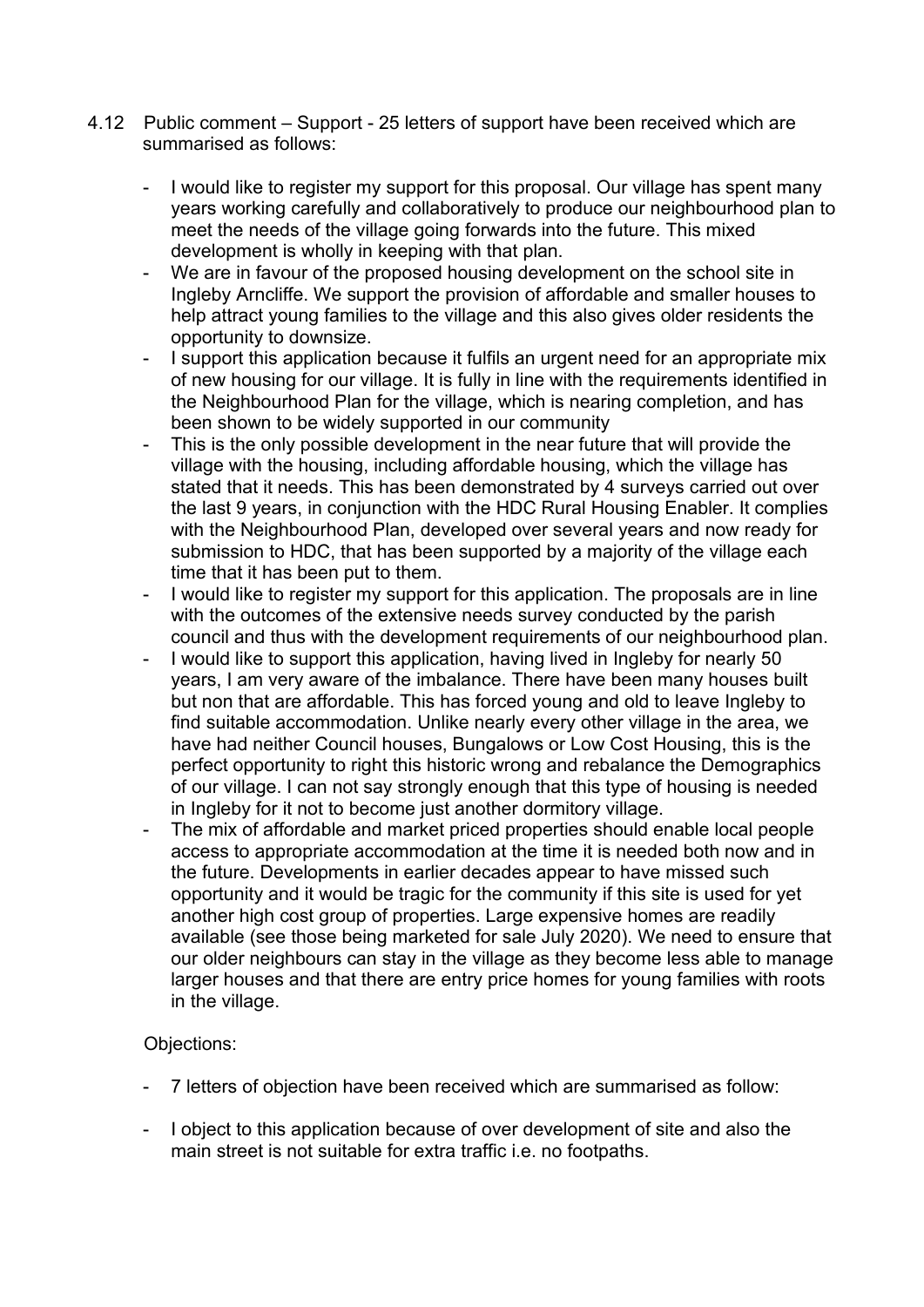- The proposed plot is too small for 18 houses it will be impossible to maintain the rural countryside village identity and to fit in with the current character of the village. The type of housing proposed would be more fitting for the outskirts of a busy town such as Stokesley or Northallerton, rather than the rural nature of Ingleby Arncliffe. As the demand for the houses appear to come from the villagers, there seems to be little legislation in place to ensure that those interested parties with community ties will have first refusal of all properties. We encourage the original idea from the community and understand the wish for people to give their family a chance to continue living in our village, however unfortunately this proposal seems to give more benefit to the building company. It sadly appears to be yet again one of the low-cost-max-profit developments, rather than a development with any of the original intended benefits to the village.
- I was born and raised in this village since 1962, one of the strengths of the village is it has remained a charming environment to live without overcrowding and too many cars. Whilst I am not against housing in the village the sheer number of the houses proposed is prosperous, the volume of traffic that 18 houses will create will cause many issues not only with the possibility of each house having two cars but also visiting family/friends but also food delivery services etc. There are no footpaths available in the village so once again the footfall will increase around the village. My main objection, however is the front houses which are in no way in keeping with the houses in the village as has been suggested, Ingleby Barwick, Yes!!certainly not Ingleby Arncliffe. There is a row of terrace houses on the opposite side of the road which if built in the style of country properties would be far more suitable and most definitely no more than 8 properties on the site. The Grain store opposite the Blue Bell would have been a more suitable development area due to the access straight onto roads out of the village without the need to go through.
- Whilst I agree that perhaps affordable/smaller dwellings houses are required in the village for residents that wish to remain here without the upkeep of large houses and gardens, the amount of houses is far too many,18 houses with two car parking spaces each will mean that the middle part of the Ingleby Arncliffe will become very busy. We already have issues with speeding with I guarantee will only get worse. The style of the proposed houses are very poor and modern not in keeping with village architecture. Osmotherley did manage to build affordable houses very much in the style of country homes and that should have been the template for this village. I also believe that are more suitable, less crowded sites in Ingleby Cross.
- : I object to this application for a few reasons. My main concern is the number of houses on the site in respect to it's location. Taking into consideration the size of the village overall, I feel that 18 properties is far too many fora new, single location. The width of the road, along with the usual number of vehicles parked in the street, would pose a hazard for pedestrians with the addition of the extra traffic. As a mother of young children, it concerns me how we could still continue to enjoy the main street (which has no footpaths) with this additional traffic accessing the site a few times per day. On another note, the style of housing is not at all in keeping with a quaint rural village. The large windows and balconies (glass?) are better suited to a town or even a block of flats. I strongly object to the appearance and size of the quarter house which will face the street. I don't think it is in keeping with the character of the village and should be a single,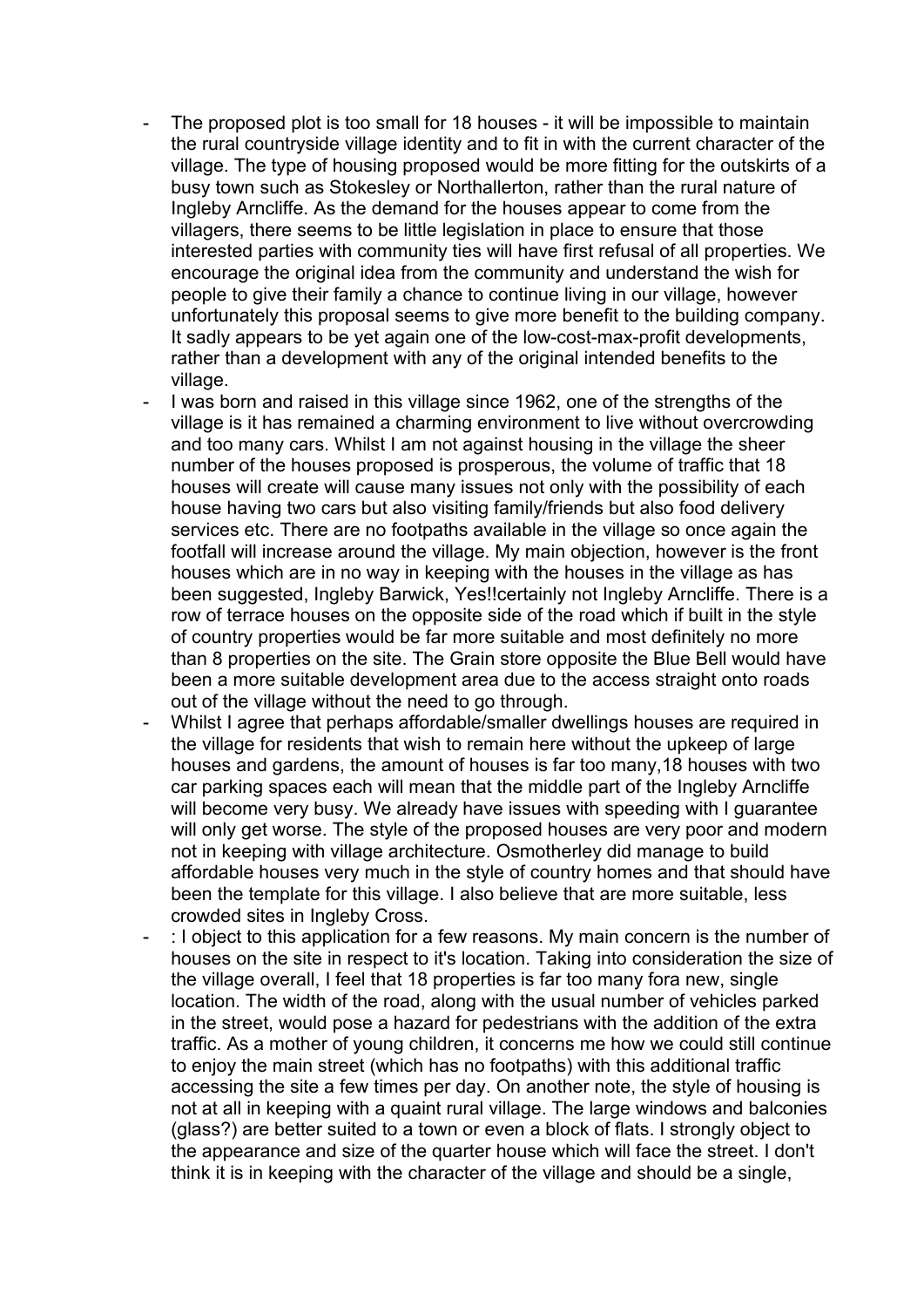modest size property. I would choose to return the site to a school. But for housing, I realise there is a need from the parish for smaller and affordable homes so I would support an application with fewer houses (perhaps 9 maximum) featuring a greater character and mix of styles mixed in with plenty of green space.

- We understand that there is the demand from the community for affordable housing in the village, however we have a few concerns regarding the current proposal: The proposed plot is too small for 18 houses - it will be impossible to maintain the rural countryside village identity and to fit in with the current character of the village. The type of housing proposed would be more fitting for the outskirts of a busy town such as Stokesley or Northallerton, rather than the rural nature of Ingleby Arncliffe. As the demand for the houses appear to come from the villagers, there seems to be little legislation in place to ensure that those interested parties with community ties will have first refusal of all properties. We encourage the original idea from the community and understand the wish for people to give their family a chance to continue living in our village, however unfortunately this proposal seems to give more benefit to the building company. It sadly appears to be yet again one of the low-cost-max-profit developments, rather than a development with any of the original intended benefits to the village. The proposed demolition of the school building seems to be such a shame, as this building would seemingly be easily upgraded and/or repurposed, especially with the recent government announcements of additional available funds for education. With the additional attraction of young families into the village, the choices of elementary schools seem very limited with Hutton Rudby oversubscribed and Osmotherley with far less attractive outside areas for children to enjoy their outdoor time than the site at Ingleby Arncliffe.
- Neutral 1 letter received as follows:
- 1) Would prefer house nos 5 and 6 to face towards the village street. 2) If the properties are to be heated by oil fired central heating where will the oil storage tanks be located. 3) Refuse bins for for house nos.1 - 4 are a long way from the dwellings, they should be adjacent. 4) At present when vehicles need access to the village play area they use the public right of way to the gate into the playing field and then across to the gate from the play area . This will now not be possible due to the location of the SUDS., how will this now be achieved? 5) The concrete spurs for the new fence between the public right of way and the Beyond Housing site shall be within the line of the fence or on the Beyond Housing side as the existing path. Clearance must be maintained both for vehicle access to the Play Area and to allow us (St. John Garth) to move our caravan to its storage position which requires the caravan to be rotated on the path.

#### **5.0 Analysis**

- 5.1 The main issues to consider are:
	- (i) the principle of new dwellings in this location;
	- (ii) affordable housing
	- (iii) an assessment of the likely impact of the proposed dwelling on the character and appearance of the village and the rural landscape;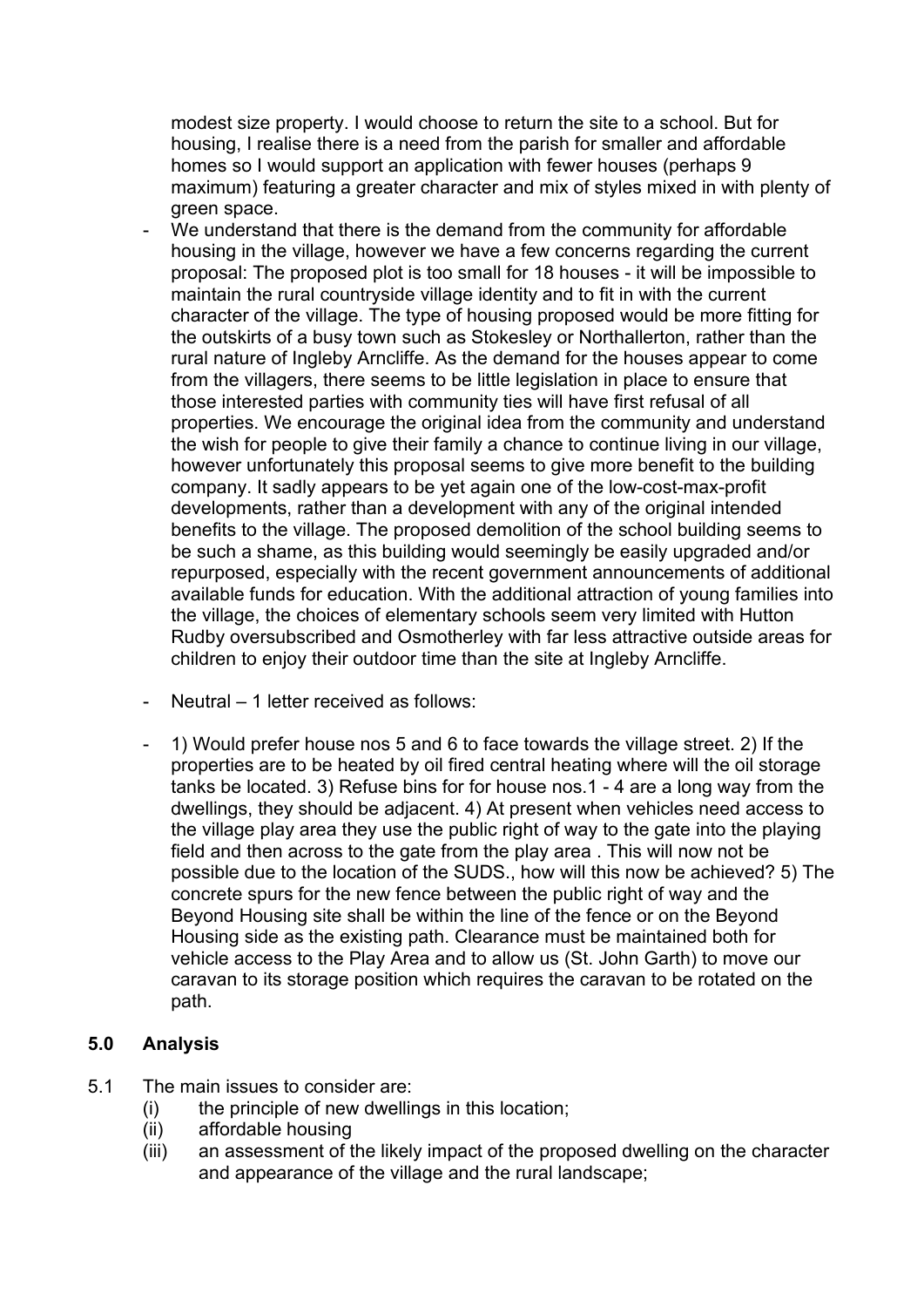- (iv) the layout, scale and appearance of the dwelling;
- (v) neighbour amenity;
- (vi) tree issues: and
- (vii) highway safety.

The principle of development

- 5.2 The site lies at the north-western side of Ingleby Arncliffe and runs perpendicular to the main road and is generally a long rectangular shape. The site is comprised of the now redundant primary school and recreation land owned by the County Council, the site projects out into open countryside on the edge of the village.
- 5.3 The now adopted Neighbourhood Plan forms part of the adopted Development Plan of the Council, along with the recently adopted Local Plan.
- 5.4 The main policy consideration now falls to the recently adopted Neighbourhood Plan. Policy P1 and P2 of the Neighbourhood Plan cover matters relating to Housing Mix and Affordable Housing.
- 5.5 Policy P1 states that: "Housing development that complies with other policies in the Neighbourhood Plan and in the Hambleton and North York Moors National Park Local Plans and provides a housing mix consistent with the most up-to-date housing market assessment and / or local needs survey will be supported. The provision of accessible housing and specialist accommodation for older people should be provided as part of the mix where feasible.
- 5.6 Policy P2 states that: Housing development that complies with other policies in the Neighbourhood Plan and in the Hambleton and North York Moors National Park Local Plans, and provides affordable housing consistent with the most up-to-date housing market assessment and / or local needs survey will be supported.
- 5.7 Whilst the proposals do not provide for specialist accommodation as sought by Policy P1, the mix does meet the wider community needs, including the provision of smaller, bungalows, allowing for downsizing for older members of the community.
- 5.8 Policy P4 of the Neighbourhood Plan sets out specific requirements for development in terms of design and states: "*Proposals for new development will be expected to be of a design that will create high quality buildings and places, and respect the scale, materials, layout and appearance of adjacent existing buildings in order to protect and enhance the character of Ingleby Arncliffe and Ingleby Cross. Development will be expected to deliver the best in environmental standards in order to reduce energy consumption and promote energy efficiency. Support will be given in principle to development proposals that exceed minimum standards for reducing energy consumption and energy efficiency. Development will be expected to demonstrate how the design has been influenced by the need to plan positively to reduce crime and the fear of crime and how this can be achieved. Development should retain and seek to enhance the parish's local ecology, biodiversity, wildlife, and landscape The needs of disabled and older residents should be considered and, where feasible, new homes should be capable of adaptation for people through the different stages of life or to take account of mobility needs. Provision must be made to provide off-road parking commensurate with the size of*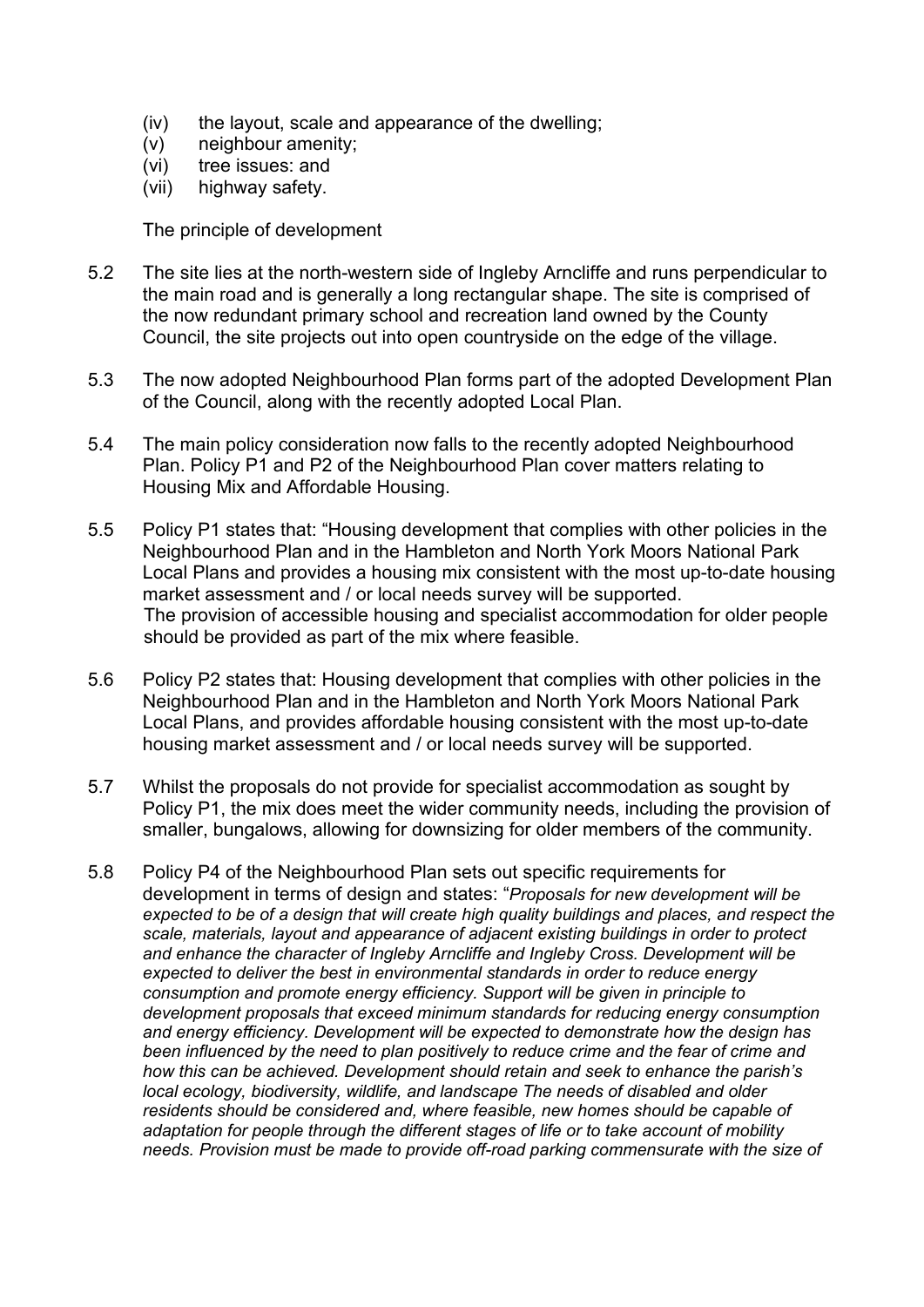*property or nature of development in order to minimise on-road obstruction and discourage on-street parking."*

- 5.9 It is considered that the proposals comply with the overarching design principles set out in policy P4.
- 5.10 In summary, it is considered that the policy requirements of the Neighbourhood Plan.
- 5.11 It is noted that the proposed development comprises of 11 affordable dwellings out of the 18 proposed which is considered to hold significant weight and can be considered a determining factor when considering the acceptability of the proposal in principle having regard to its partial siting outside of the development limit.
- 5.12 A Mixed tenure residential development for local needs housing meets the Neighbourhood Development Plan for 2018-2035 prepared by the Ingleby Arncliffe Neighbourhood Development Plan Steering Group on behalf of Ingleby Arncliffe Parish Council. This is confirmed by the representation made by the Parish Council.
- 5.13 Given the level of compliance with the Neighbourhood Plan, it is not considered necessary to test the proposals against policy S3 or HG5 of the Local Plan.
- 5.14 The loss of the school must be considered in terms of the provision of local services which are protected by Policy IC4, which states:

"A proposal that would result in the loss of premises or land currently or last in community use will not be supported unless it can be demonstrated that: a. prior to the commencement of development a satisfactory replacement facility will be provided in a suitably accessible location for the catchment area or the community served;

b. the existing use is no longer financially or operationally viable and there is no reasonable prospect of securing a viable satisfactory alternative community use; c. the continued use of the site for community purposes would conflict with other planning policies; or

d. the loss of the community facility is integral to a strategic proposal to improve community services within the locality.

- 5.16 It is understood that alternative school facilities have been provided and that there is no demonstrable need for the school in this location. It is also understood that alternative community uses for the building have been explored, but that the building was found to not be financially viable for re-use owing, in part, to its poor condition.
- 5.17 In summary it is considered that the location is acceptable in principle, subject to other material considerations, given that the proposal puts forward 11 affordable houses and 7 market dwellings and the loss of the community use is acceptable in this instance, along with the degree of compliance with the adopted Neighbourhood Plan.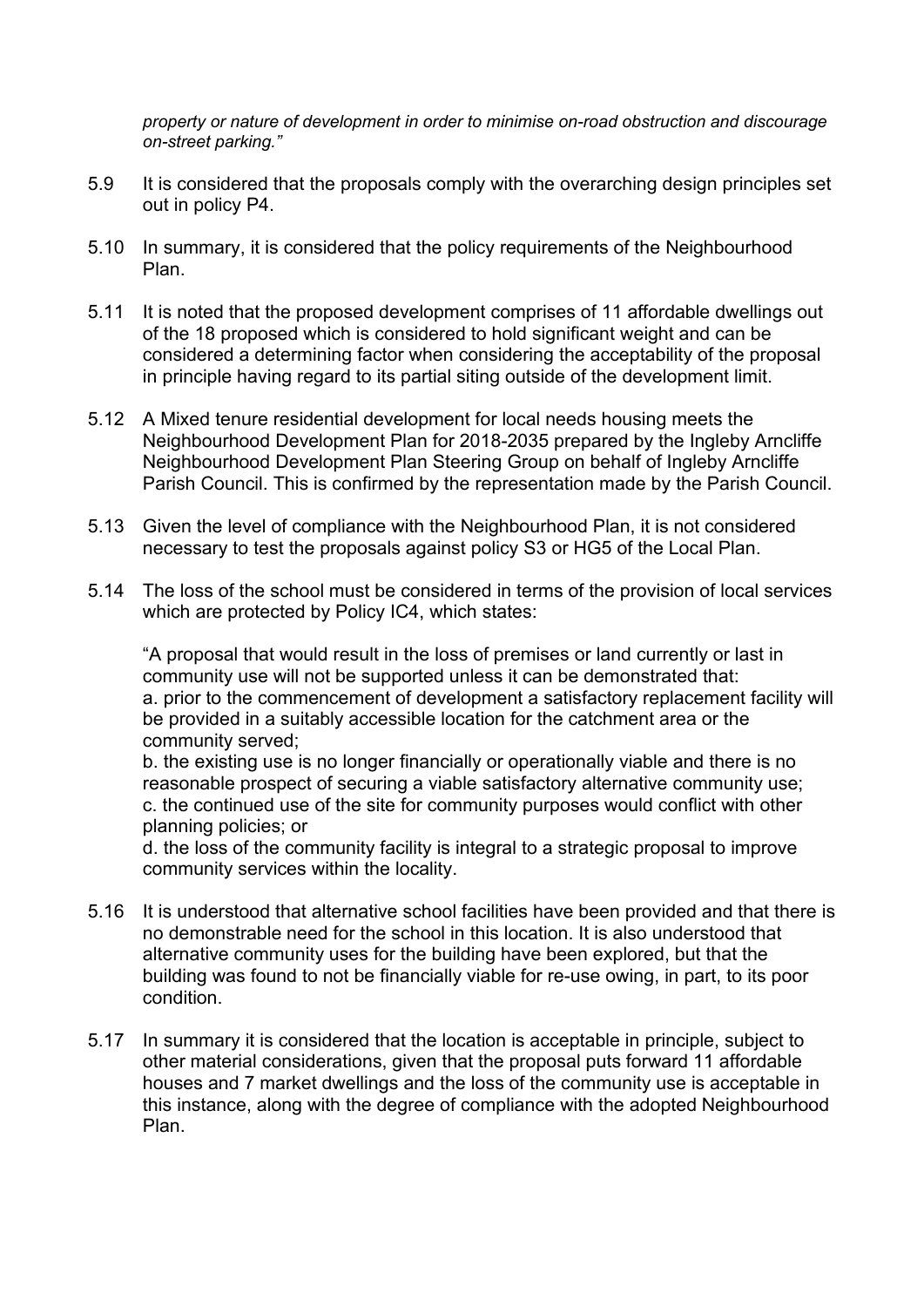Affordable Housing

5.18 The key Local Plan policy is Policy HG3 – 'Affordable housing'. The policy states that:

The Council will seek to maximise the delivery of affordable housing across the plan area in order to meet identified requirements.

On all developments for new market housing, including mixed-use schemes, conversions and housing development that forms part of a wider development, the Council will seek the provision of 30% affordable housing unless the proposal is for:

a. 9 units or fewer, or has a combined gross floorspace of no more than 1,000m (gross internal area); or

b. 4 units or fewer and is located within a parish defined as a designated rural area. In all cases where affordable housing is provided it will be expected to:

c. provide a mix of tenures, subject to identified need, consisting of one third each of:

i. affordable rented;

ii. social rented; and

iii. intermediate dwellings (shared ownership) or other types of affordable home ownership;

d. be dispersed in small clusters across development sites;

e. be externally indistinguishable in terms of design and materials from any market housing on the site; and

f. be transferred at transfer price.

Planning permission will be refused for proposals where it appears that a larger site has been sub-divided into smaller parcels in order to avoid developer contributions for affordable housing.

- 5.19 The proposals include 11 affordable units within the 18 dwellings proposed, this is in excess of the policy requirement and entirely policy compliant and is considered to be a form of development which will make a positive contribution to the provision of affordable housing in the district and that this is a material consideration of considerable weight.
- 5.20 The affordable housing is to be secured by way of a Section 106 Legal Agreement which will ensure the affordable dwellings will remain as affordable units in perpetuity and will be allocated in line with the Local Letting Policy as set out in the recommendation at the end of this report, this is agreed with the developer as the correct and appropriate mechanism to ensure this element is delivered.

Character and Appearance of the Village and the Rural Landscape

- 5.21 Part of the application site lies beyond the established built up part of the village and forms part of a larger field beyond the built up boundary of the village.
- 5.22 Policy E7 seeks to protect the character and distinctiveness of the landscapes of Hambleton and states that: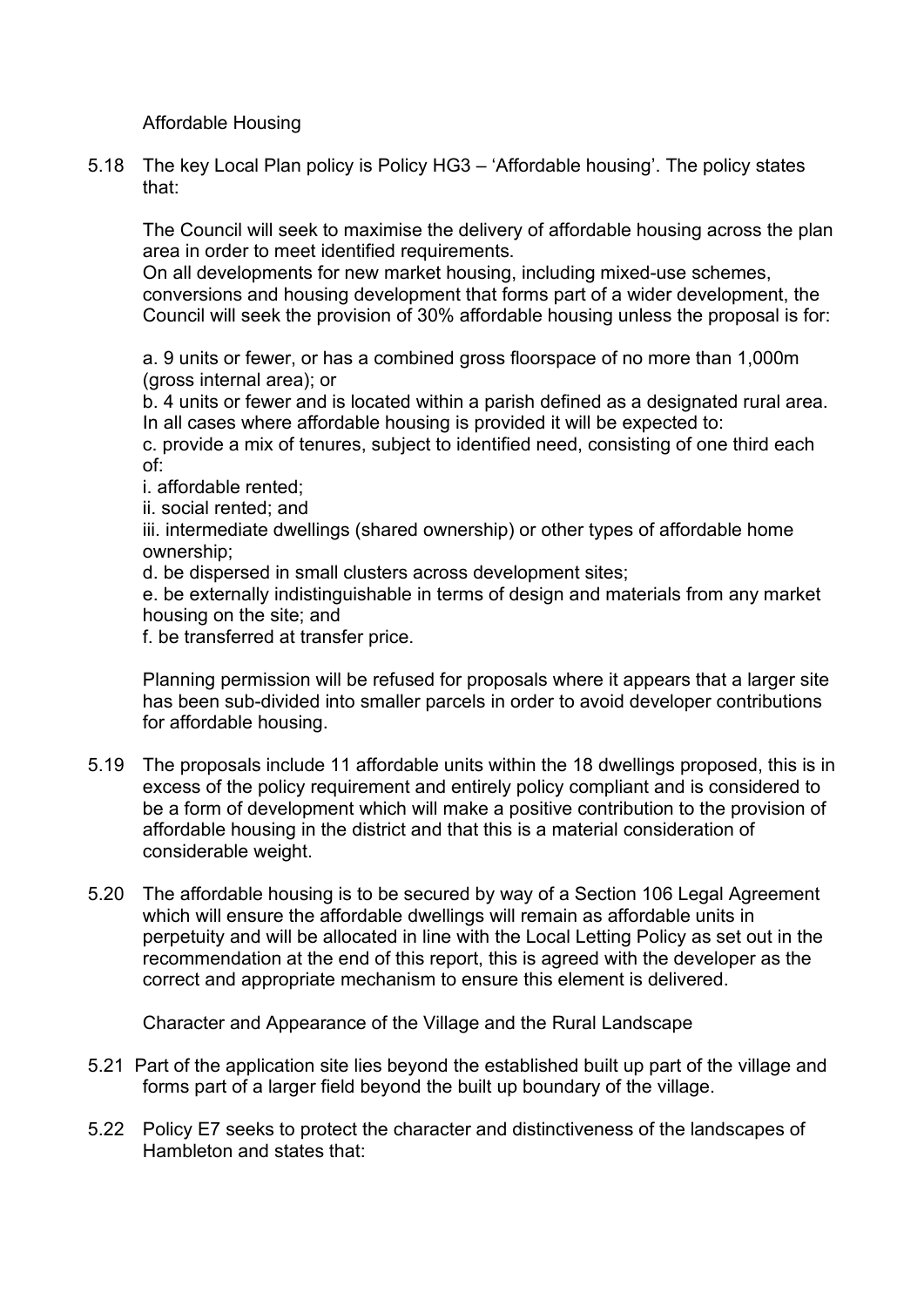A proposal will be supported where it:

a. takes into consideration the degree of openness and special characteristics of Hambleton's landscapes;

b. conserves and, where possible, enhances any natural or historic landscape features that are identified as contributing to the character of the local area; c. conserves and, where possible, enhances rural areas which are notable for their remoteness, tranquillity or dark skies;

d. takes account of areas that have been identified as being particularly sensitive to/or suitable for certain forms of development;

e. protects the landscape setting of individual settlements and helps to maintain their distinct character and separate identity by preventing coalescence with other settlements; and

f. is supported by an independent landscape assessment where the proposal is likely to have a detrimental impact on the landscape.

#### **Townscape**

The Council will protect and enhance the distinctive character and townscapes of settlements in the district. This will be achieved by ensuring that development is appropriate to, and integrates with, the character and townscape of the surrounding area.

Trees, Hedgerows and Woodland

A proposal will be supported where it seeks to conserve and enhance any existing tree, hedge or woodland of value that would be affected by the proposed development.

Should a development, including infrastructure provision, result in the loss, threat or damage to any tree, woodland or hedge of visual, heritage or nature conservation value this would only be acceptable where:

g. a replanting scheme is agreed and this would include new native trees to form part of landscaping and improve tree canopy, the form of which will be determined by negotiation;

h. for larger developments it would include a sustainable tree management programme in order to ensure any new trees, hedgerows or woodland are established;

i. any new species should provide local distinctiveness within the landscape, and support biodiversity;

j. any tree planting is the appropriate type of tree for the location, including distance to buildings considering root spread; and

k. any loss or deterioration of irreplaceable habitats such as ancient woodland and/or veteran trees is justified by wholly exceptional reasons and a suitable compensation strategy is agreed.

The application site is partly previously developed and is adjacent to and opposite established residential development, which does lie within the development form. However, it is considered that the development as proposed would be acceptable. It would be of a very high-quality design and while quite prominent, would not have an adverse impact on the character of the rural landscape. The site has more in common with the adjacent built form of the village than it does with the open countryside.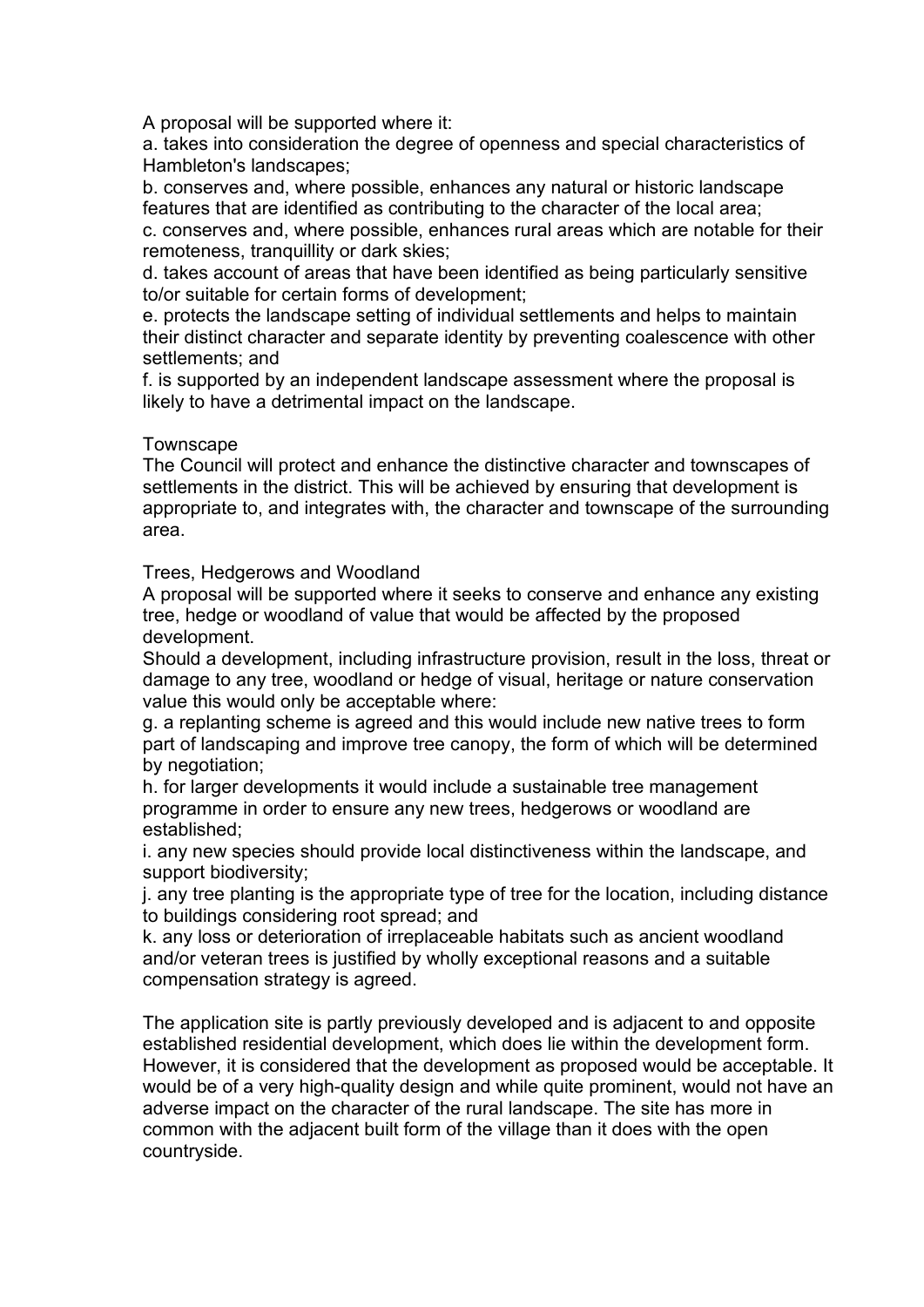5.23 The proposed development would protrude into open countryside but it is not considered that the development proposed would result in the loss of rural landscape and would the proposed development would be considered to respect the general built form of the village. The proposed development would not have a harmful impact on the natural, built and historic environment.

Layout, Scale and Appearance

- 5.24 One of Hambleton's strategic planning objectives, set out in The Core Strategy Local Development Document (2007), is "To protect and enhance the historic heritage and the unique character and identity of the towns and villages by ensuring that new developments are appropriate in terms of scale and location in the context of settlement form and character."
- 5.25 Policy E1 requires the highest quality of creative, innovative and sustainable design for buildings and landscaping that take account of local character and settings, promote local identity and distinctiveness and are appropriate in terms of use, movement, form and space.
- 5.26 The National Planning Policy Framework supports this approach and, at paragraph 130, states that planning permission should be refused for development of poor design that fails to take the opportunities available for improving the character and quality of an area and the way it functions.
- 5.27 The proposals are of very high quality design, of contemporary styled two storey and single storey dwellings that officers consider to be consistent with the sites context, of that reflects the character of the style of the older and more established properties in the village while giving a clean and modern design style.
- 5.28 The proposed dwellings are well-proportioned and in keeping with the scale and plot sizes. The design is of high quality and are acceptable in this location where the context is appropriate. The development in this location relates well to its surroundings and the local context, which is rural landscape set beyond the natural edge of the village and would therefore be compliant with Policy E1.

Residential Amenity

- 5.29 Policy E2 requires all development to adequately protect amenity, particularly with regard to privacy, security, noise and disturbance, pollution (including light pollution), odours and daylight. The closest neighbours to the proposed dwelling would be the existing properties to the north, south and opposite.
- 5.30 It is considered that there is entirely adequate space, and landscaping, available that would protect the existing outlook whilst providing adequate amenity space for the proposed residents. There would be adequate separation between the properties to protect the amenity of both sets of residents and prevent an unacceptable loss of privacy.
- 5.31 There is a significant difference in the size of the various gardens across the development but this is considered acceptable and justified.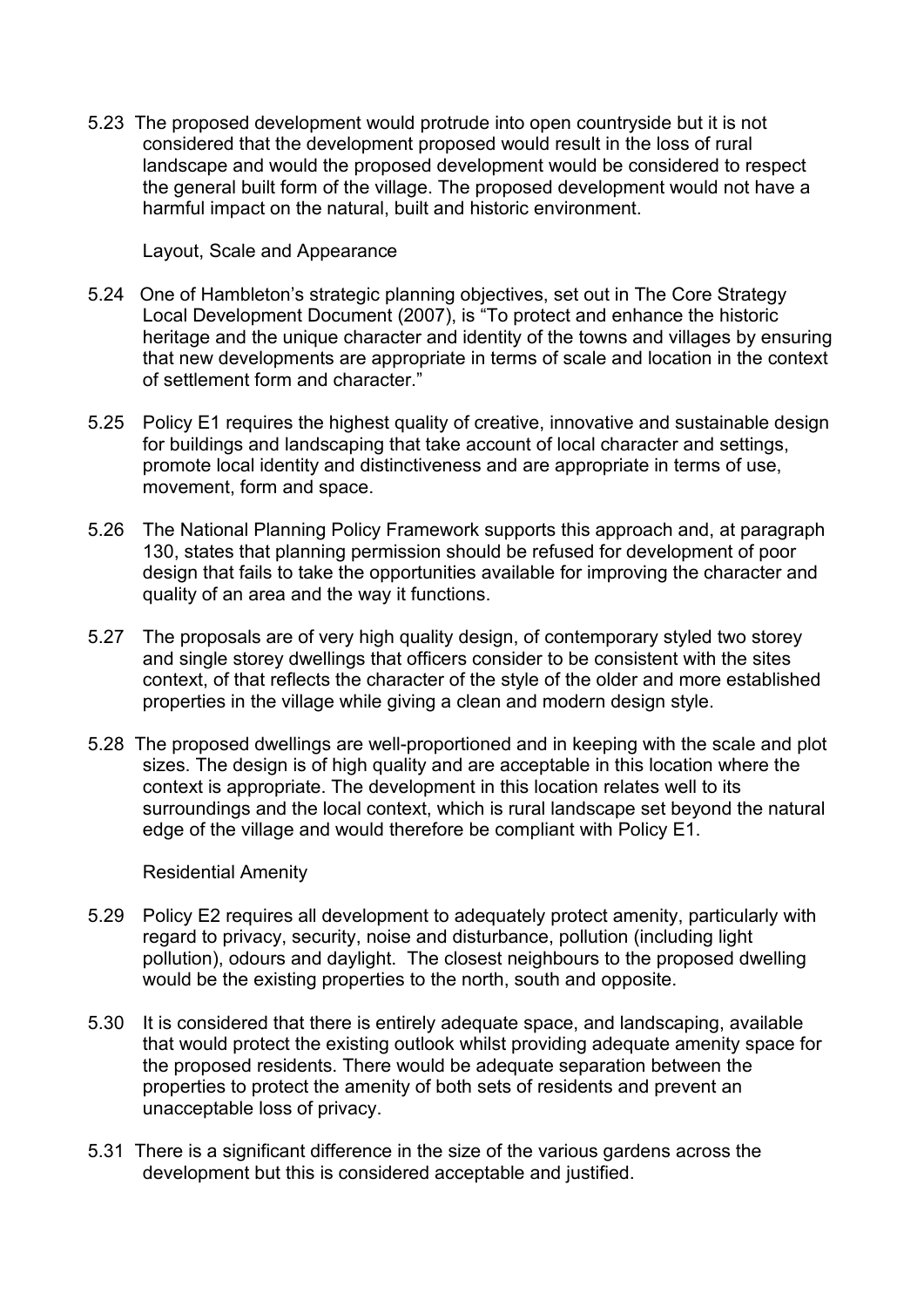The Agent has advised that:

"Based on previous schemes for Housing Associations, our view is that a range of bungalows garden sizes is of benefit in providing choice for older persons, i.e. some with larger gardens for residents wanting to grow vegetables and also accommodating residents who prefer small gardens for low maintenance."

In relation to the amenity space around the 'quarter houses' the Agent advises that:

"The design intent is that the area around the quarter houses offers communal amenity space available for use by the residents of the quarter houses and is demarcated by a knee rail."

And regarding plots 13 and 14:

"Please see the attached site plan on which we've amended the boundary between Plots 13 and 14, enlarging the garden of Plot 13."

5.32 It is considered that the amenity of the existing established properties in the village and the future residents of the new dwellings would be carefully protected by these very well thought out proposals and that the requirements of LDF Policy E2 would be achieved by the proposed development.

#### Trees and Ecology

5.33 An Arboriculture report has been submitted with application which assesses the issue of the trees on site which are covered by a Tree Preservation Order.

The tree coverage to the front of the existing site forms a generally soft visual appearance upon entry to the site.

The proposed development proposes the removal of 1 Sycamore Tree to the front of the site which is subject to a Tree Preservation Order. This is in order to facilitate the provision of the access. All other protected trees on site will be retained and largely incorporated within the proposed public open space. It should be noted that this tree has already been accepted as being removed by the LPA under the previous planning approval on the site.

- 5.34 It is considered that the removal of the tree would not result in a harmful impact upon the visual amenity of the area. Furthermore, the retention of the remaining protected trees on site to form part of the public open space is welcomed.
- 5.35 Policy E3 introduces the concept of Biodiversity Net Gain and sets out that all development will be expected to demonstrate the delivery of a net gain for biodiversity. The applicant has included an Enhancement Plan in their submission and this is set out as a recommended condition.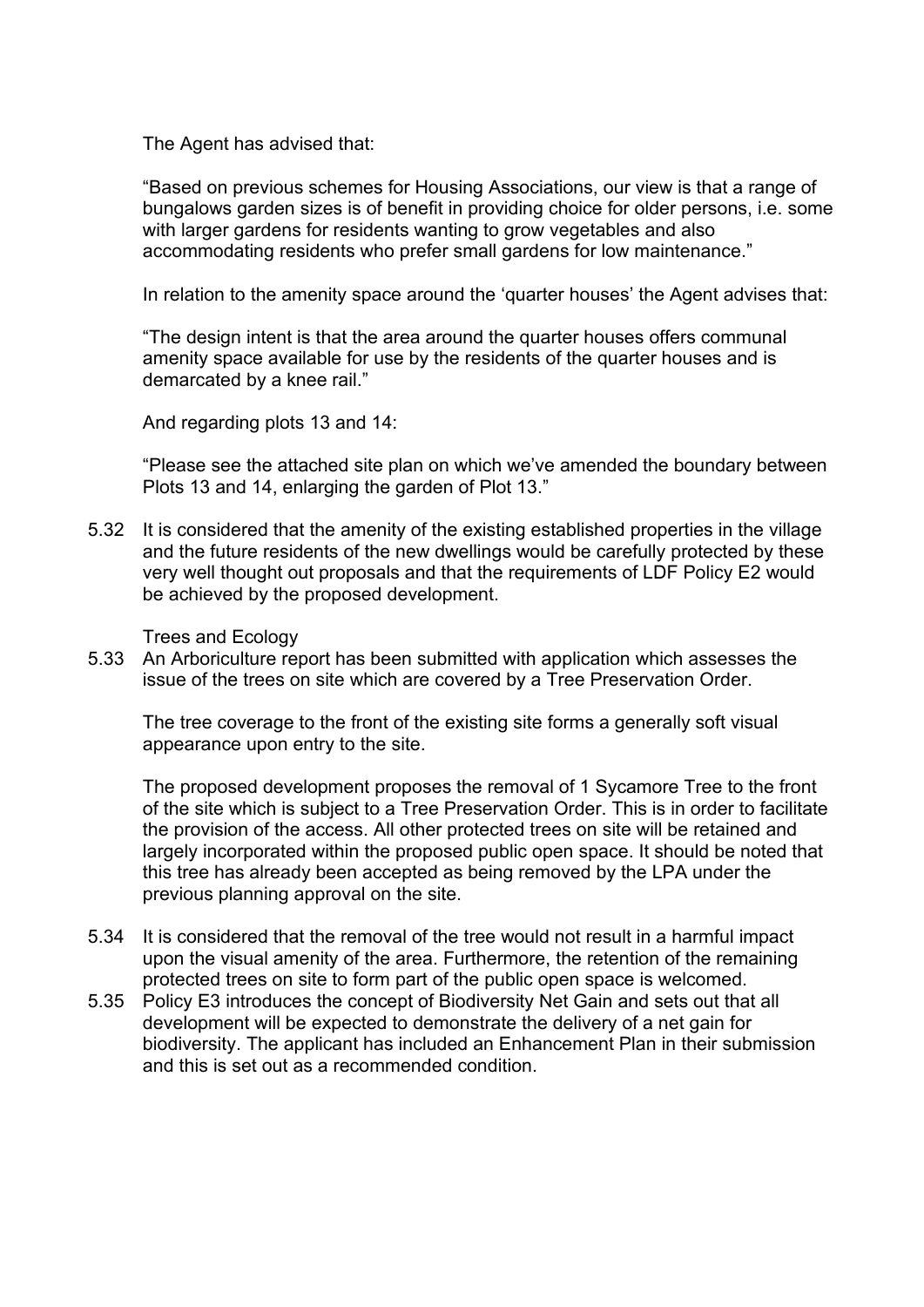Drainage

5.36 There is no evidence to suggest that the proposed development cannot be accommodated by existing drainage infrastructure in the area. It is also noted that Northumbrian Water does not object to the proposed development. is considered that surface and foul water can be dealt with within this application through the application of an appropriate condition.

### Highway Safety

5.37 The Highway Authority has no objections and the concerns they raise about visibility can be addressed by appropriate conditions. It is noted that the Agent has very recently sent amended details directly for the Highways Officers consideration, which can be verbally conveyed to update Members at the planning consultative panel meeting.

# Planning Balance

5.38 In assessing this application, it is clear that the proposal would create a high-quality residential scheme including 11 affordable dwellings in a sustainable location in full compliance with the Neighbourhood Plan and otherwise in compliance with Local Plan Policy. There would be significant material benefits in terms of social and economic advantages to the village through the provision of these new dwellings, especially the 11 affordable units. There would be limited visual impacts to the form and character of the village and the countryside but this would not represent significant harm and would be outweighed by the demonstrable benefits. There are no other material considerations that would outweigh these benefits and approval of the application is recommended.

#### **6.0 Recommendation**

- 6.1 That subject to any outstanding consultations, the completion of a Section 106 Legal Agreement in relation to securing the provision of affordable housing and subject to the conditions set out below that the application is **APPROVED**:
	- 1. The development hereby permitted shall be begun within three years of the date of this permission.
	- 2. The permission hereby granted shall not be undertaken other than in complete accordance with drawing numbers:

18001 L01B 18001 P01D 18001 P02D 18001 P05 18001 P06 18001 P10 GA 18001 P11B GA 18001 P20A 18001 P21 18001 P30A 18001 P31 18001 P50B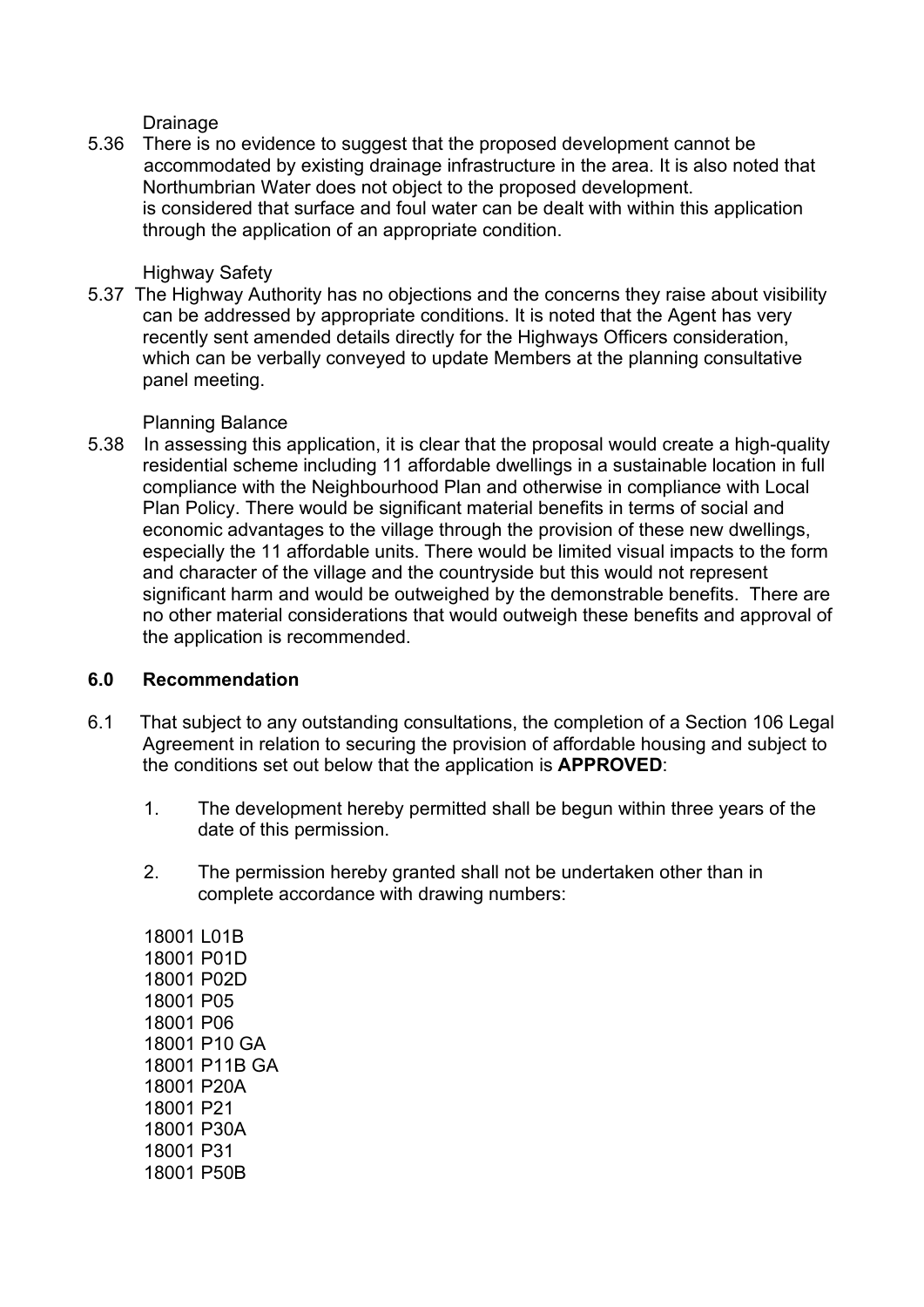18001 P51B 18001 P52B 18001 P53A 18001 P54A 18001 P55A 18001 P56 18001 P300

- 3. No above ground construction work shall be undertaken until details of the materials to be used in the construction of the external surfaces of the development, including the brick wall and all surfacing material have been submitted in writing to the Local Planning Authority for approval and samples have been made available on the application site for inspection (and the Local Planning Authority have been advised that the materials are on site) and the materials have been approved in writing by the Local Planning Authority. The development shall be constructed of the approved materials in accordance with the approved method.
- 4. Prior to the construction or alteration of above ground external surfaces commencing, details of the materials and cross section of the window frames and glazing bars, together with details of the method of construction and opening mechanism and opening movement of all windows shall be submitted to and approved in writing by the Local Planning Authority. Following such written approval, all installed windows shall conform to that approved specification.
- 5. All new, repaired or replaced areas of hard surfacing shall be formed using porous materials or provision shall be made to direct run-off water from the hard surface to an area that allows the water to drain away naturally within the curtilage of the property.
- 6. There must be no excavation or other groundworks, except for investigative works, or the depositing of material on the site in connection with the construction of the access road or building(s) until full details of any measures required to prevent surface water from non-highway areas discharging on to the existing highway have been submitted to and approved in writing by the Local Planning Authority. No part of the development must be brought into use until the measures required to prevent surface water discharge have been implemented in accordance with the details approved in writing by the Local Planning Authority. Once created these measures must be maintained and retained for their intended purpose at all times.
- 7. The development must not be brought into use until the access to the site has been set out and constructed in accordance with the following requirements: i)The crossing of the highway verge must be constructed in accordance with the approved details and Standard Detail number E50. ii)Any gates or barriers must be erected a minimum distance of 4.8 metres back from the carriageway of the existing highway and must not be able to swing over the existing highway. iii)The final surfacing of any private access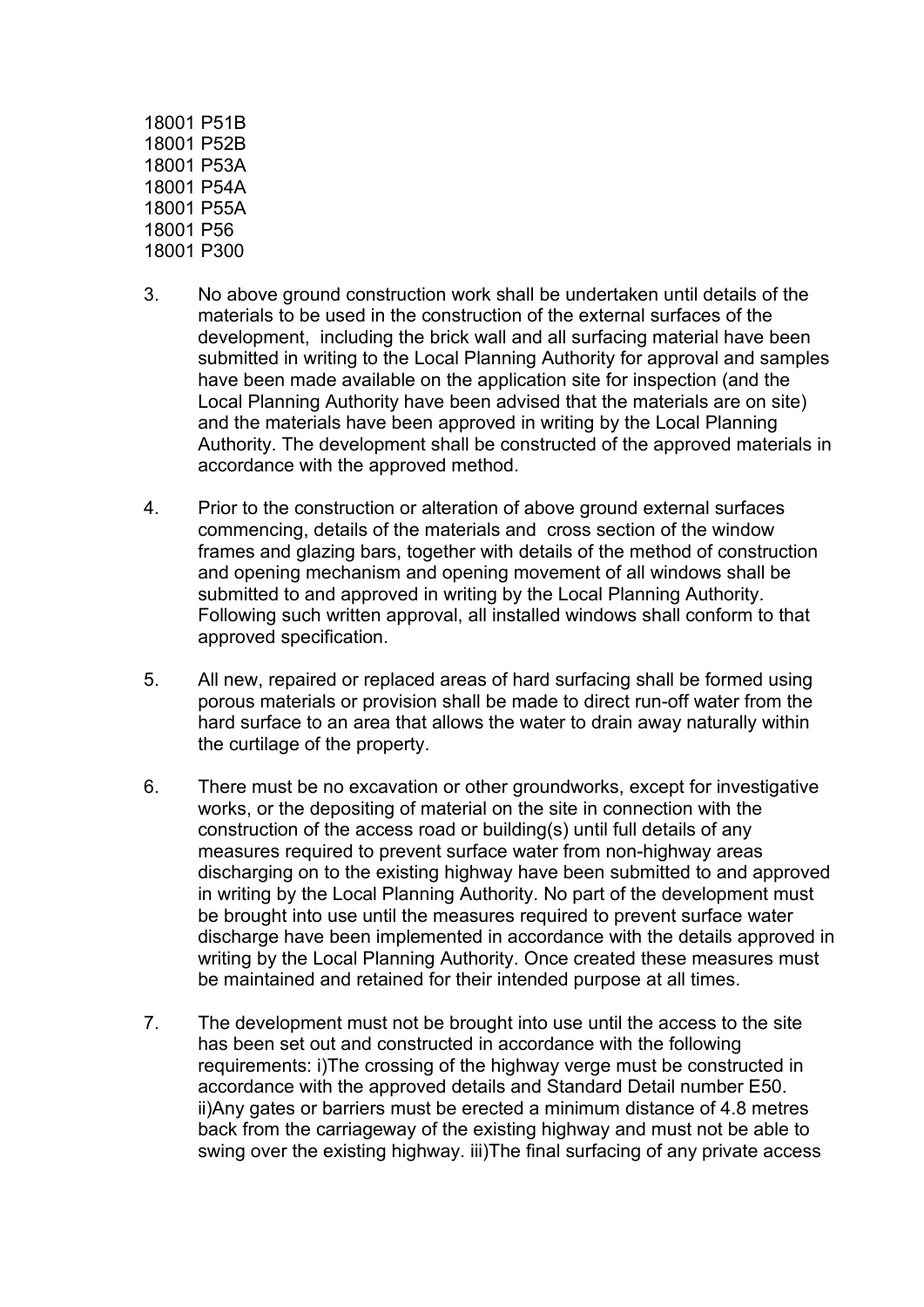must not contain any loose material that is capable of being drawn on to the existing public highway. All works must accord with the approved details.

- 8. No part of the development must be brought into use until the access, parking, manoeuvring and turning areas for all users have been constructed in accordance with the approved drawing reference "Site Plan As Proposed" W084.16.02. Once created these areas must be maintained clear of any obstruction and retained for their intended purpose at all times.
- 9. There shall be no access or egress by any vehicles between the highway and the application until a Construction Management Plan has been submitted to and approved in writing by the Local Planning Authority. Construction of the permitted development must be undertaken in accordance with the approved plan. The Plan must include, but not be limited to, arrangements for the following in respect of each phase of the works: i)details of any temporary construction access to the site including measures for removal following completion of construction works; ii) wheel washing facilities on site to ensure that mud and debris is not spread onto the adjacent public highway; iii) the parking of contractors' vehicles; iv) areas for storage of plant and materials used in constructing the development clear of the highway; iv)contact details for the responsible person (site manager/office) who can be contacted in the event of any issue.

These precautions shall be made available before any excavation or depositing of material in connection with the construction commences on the site and be kept available and in full working order and used until such time as the Local Planning Authority agrees in writing to their withdrawal.

- 10. The site shall be developed with separate systems of drainage for foul and surface water on and off site.
- 11. There shall be no piped discharge of surface water from the development prior to the completion of surface water drainage works, details of which will have been submitted to and approved by the Local Planning Authority. If discharge to public sewer is proposed , the information shall include , but not be exclusive to: i) evidence that other means of surface water drainage have been properly considered and why they have been discounted ; and ii) the means of restricting the discharge to public sewer to a maximum rate of 3.0 litres per second.
- 12. The development shall not be occupied until a detailed landscaping scheme indicating the type, height, species and location of all new trees and shrubs has been submitted to and approved in writing by the Local Planning Authority. No part of the development shall be used after the end of the first planting and seeding seasons following the approval of the landscaping scheme, unless the approved scheme has been completed. Any trees or plants which, within a period of 5 years of planting die, are removed, or become seriously damaged or diseased, shall be replaced with others of similar size and species.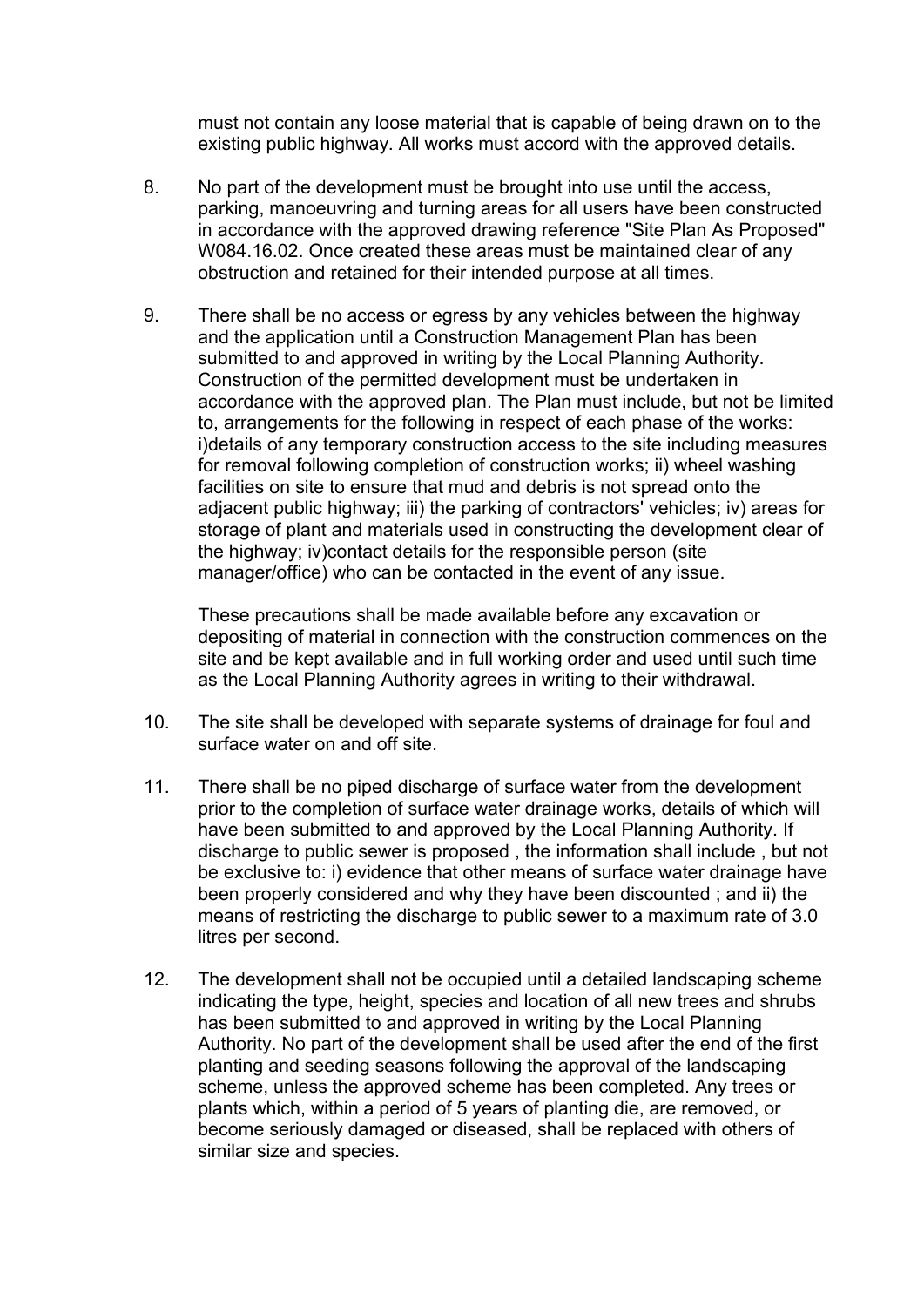- 13. Works shall be carried out strictly in accordance with the mitigation measures set out at section 7 and the recommendations for ecological enhancement & compensation set out at section 8, of the submitted Ecological Impacts Assessment prepared by MAB Environment and Ecology Ltd dated July 2020.
- 14. The development shall be carried out in complete accordance with the mitigation and enhancement measures set out in the Ecological Impact Assessment prepared by Naturally Wild dated August 2020 reference BSBA-20-01.
- 15. No development shall commence until details of the visibility splay as defined in Manual for Streets where the road outside the site has a speed limit of 30mph are submitted to and agreed in writing by the Local Planning Authority. The splays as approved shall be implemented in full before any construction traffic enters or egresses the site and shall be retained thereafter.
- 16. The finished floor levels shall be in complete accordance with drawing number 003-01-engineering layout showing existing and proposed levels, across the site, unless otherwise agreed in writing by the Local Planning Authority.
- 17. Prior to the construction of above ground walling a detailed sustainable energy scheme shall be submitted to and approved in writing by the Local Planning Authority. The scheme shall show how sustainable energy issues have been addressed by reference to accredited assessment schemes. The sustainable energy scheme shall include an energy use assessment and consider the feasibility of incorporating Combined Heat and Power (CHP) schemes into the development. The scheme shall also show how energy efficient measures will be incorporated into the development which will provide at least 10% of their energy requirements from on-site renewable energy generation, or otherwise demonstrate similar energy savings through design measures. The development shall thereafter be carried out in accordance with the approved scheme.

The reasons are:-

- 1. To ensure compliance with Sections 91 and 92 of the Town and Country Planning Act 1990 and where appropriate as amended by Section 51 of the Planning and Compulsory Purchase Act 2004.
- 2. In order that the development is undertaken in a form that is appropriate to the character and appearance of its surroundings and in accordance with the Hambleton Development Plan Policies DP1 and CP17.
- 3. To ensure that the external appearance of the development is compatible with the immediate surroundings of the site and the area as a whole in accordance with Hambleton Local Development Framework Policy CP17.